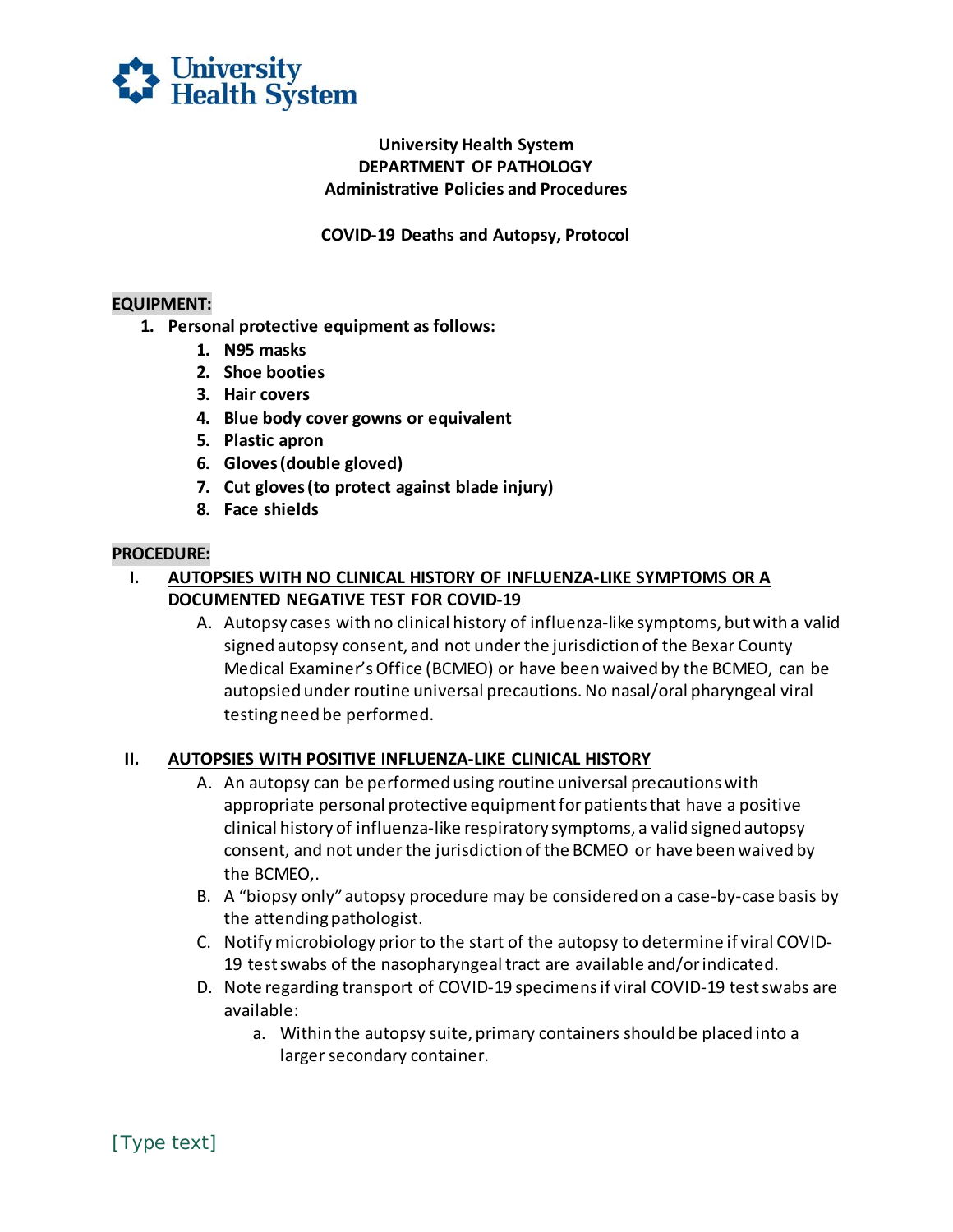

- b. If possible, the secondary container should then be placed into a resealable plastic bag that was not in the autopsy suite when the specimens were collected.
- or anteroom should wear disposable nitrile gloves. c. Workers receiving the biological specimen bag outside the autopsy suite

# **III. UNIVERSITY HOSPITAL AUTOPSY PROTOCOL FOR COVID-19 POSITIVE CASES**

- A. Autopsies can be performed on decedents with a laboratory confirmed positive COVID-19 viral test result and a valid signed autopsy consent that do not fall under the jurisdiction of the BCMEO or have been waived by the BCMEO.
- case-by-case basis to ascertain the medical necessity of conducting an autopsy. B. The attending pathologist will assess confirmed positive COVID-19 cases on a The attending pathologist may opt to perform a biopsy-only procedure.
- [autopsy on a decedent with tuberculosis using Standard Precautions, Contact](https://www.cdc.gov/coronavirus/2019-nCoV/infection-control.html)  [Precautions, Airborne Precautions with eye protection \(e.g. goggles or a face](https://www.cdc.gov/coronavirus/2019-nCoV/infection-control.html)  [shield\),](https://www.cdc.gov/coronavirus/2019-nCoV/infection-control.html) and sharps safety precautions in accordance with CDC protocols. Many of the following procedures are consistent with existing guidelines for safe work [C. Autopsies on decedents with COVID-19 can proceed in a similar fashion to an](https://www.cdc.gov/coronavirus/2019-nCoV/infection-control.html)  practices in the autopsy setting.
	- negative pressure room, externally exhausted, greater than 12 air changes 1. Autopsies are performed in the University Hospital autopsy suite, which meets CDC engineering control recommendations for COVID-19 cases (i.e. per hour)
	- 2. A portable HEPA filter has been placed in the autopsy suite to provide further reduction in aerosols.
	- 3. Use N95 masks
	- 4. COVID-19 is a respiratory virus spread by respiratory droplets and, because deceased persons do not cough or sneeze, the main infectious risk posed to autopsy personnel is via the generation of aerosols. Therefore, aerosol- generating procedures (AGPs) should be avoided for suspected and positive cases of COVID-19. Use of shears or a manual saw as an alternative cutting tool to the oscillating bone saw is recommended.
	- 5. The need for brain extraction will be assessed on a case-by-case basis by the attending pathologist, preferably restricted to those cases with CNS abnormalities prior to death. Brain extraction will be done with a protective protocol to decrease aerosolization (head and saw contained within a clear plastic bag/shroud for cutting of the skull to contain aerosols).
	- 6. Allow only one person to cut at a given time.
	- 7. Limit the number of personnel working in the autopsy suite at any given time to the minimum number of people necessary to safely conduct the autopsy (preferably 2 or fewer).
	- 8. Doors to the autopsy procedure room should be kept closed at all times.

[Type text]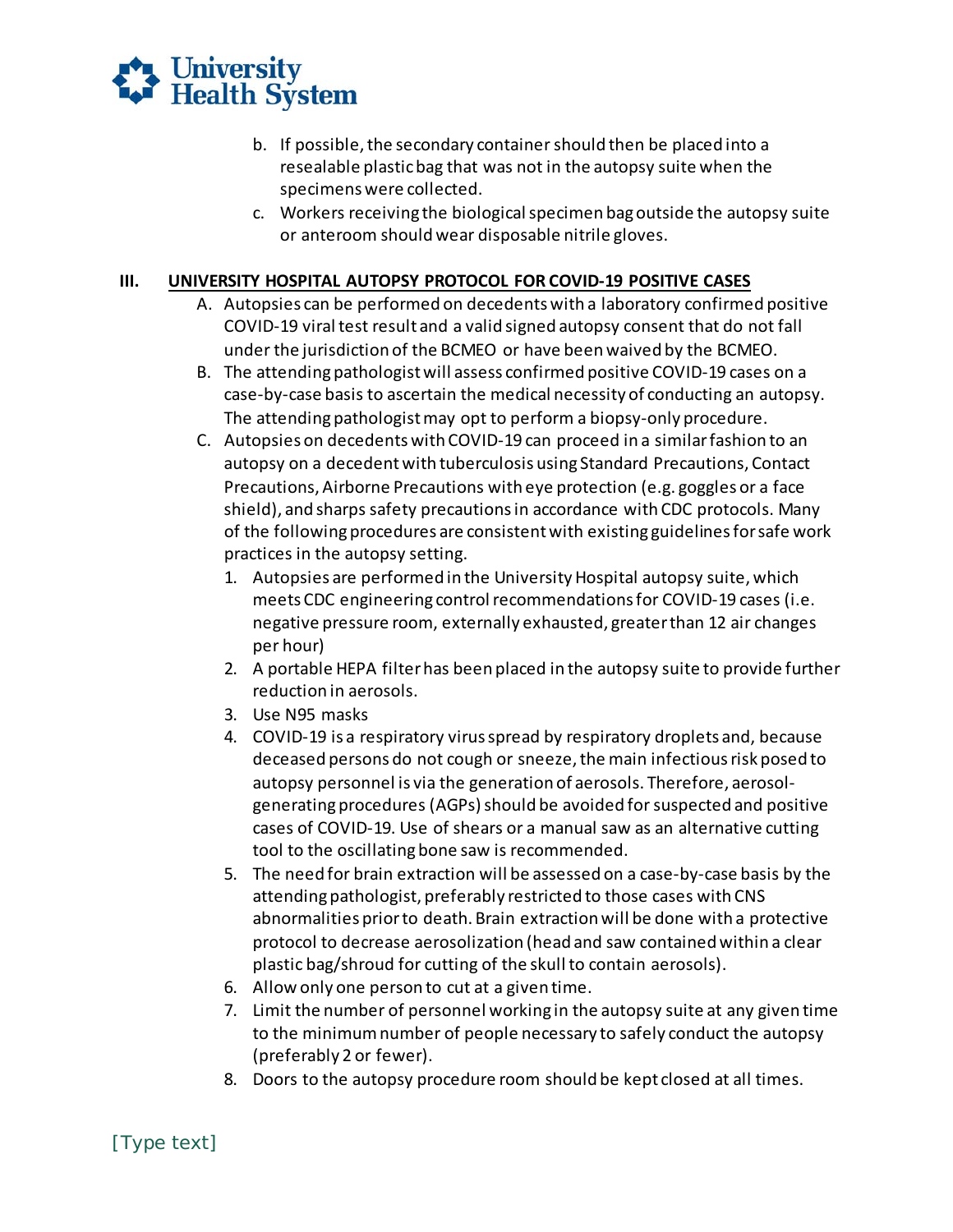

- during the time of autopsy, including morgue staff, on the grossing sheet 9. Record the name of ALL personnel that enter the autopsy procedural area with date and time.
- 10. Do not use compressed air and/or water under high pressure for cleaning, or any other methods that can cause splashing or might re-aerosolize infectious material.

## **IV. COLLECTION OF FIXED COVID-19 AND INFLUENZA-LIKE AUTOPSY TISSUE SPECIMENS**

- A. The preferred specimens would be a minimum of eight blocks and fixed tissue addition to specimens from major organs (including liver, spleen, kidney, heart, specimens representing samples from the respiratory sites listed below in GI tract) and any other tissues showing significant gross pathology.
- B. The recommended respiratory sites to collect include:
	- 1. Trachea (proximal and distal)
	- 2. Central (hilar) lung with segmental bronchi, right and left primary bronchi
	- 3. Representative pulmonary parenchyma from right and left lung
- C. Viral antigens and nucleic acid may be focal or sparsely distributed in patients with respiratory viral infections and are most frequently detected in respiratory epithelium of large airways. For example, larger airways (particularly primary and segmental bronchi) have the highest yield for detection of respiratory viruses by specific immunohistochemical, molecular, or other assays will be determined using clinical and epidemiologic information provided by the submitter and the molecular testing and immunohistochemistry (IHC) staining. Performance of histopathologic features identified in the submitted tissue specimens.
- D. Collection of tissue samples roughly 4 mm in thickness (i.e., sample would fit in a tissue cassette) is recommended for optimal fixation. The volume of formalin used to fix tissues should be 10x the volume of tissue. Place tissue in 10%  buffered formalin for *three days (72 hours)* for optimal fixation.
- E. As usual, residents will review organs after fixation and are responsible for microscopic evaluation and writingup the case.

A note:

 COVID-19 and the SARS-CoV-2virus are not fully characterized and there is still much to learn areas of concern while taking the utmost precautions to protect employee health and safety. The autopsy service has the unique ability delve deeper into the pathogenesis of this disease, more so than what we are able to do in a living patient. In this way, autopsy professionals are poised to make a truly meaningful contribution to our understanding of this novel disease by observing the invaluable information the dead provide to help us better serve the living. about the pathologic effects and causes of death in these patients. We will investigate these

[Type text]